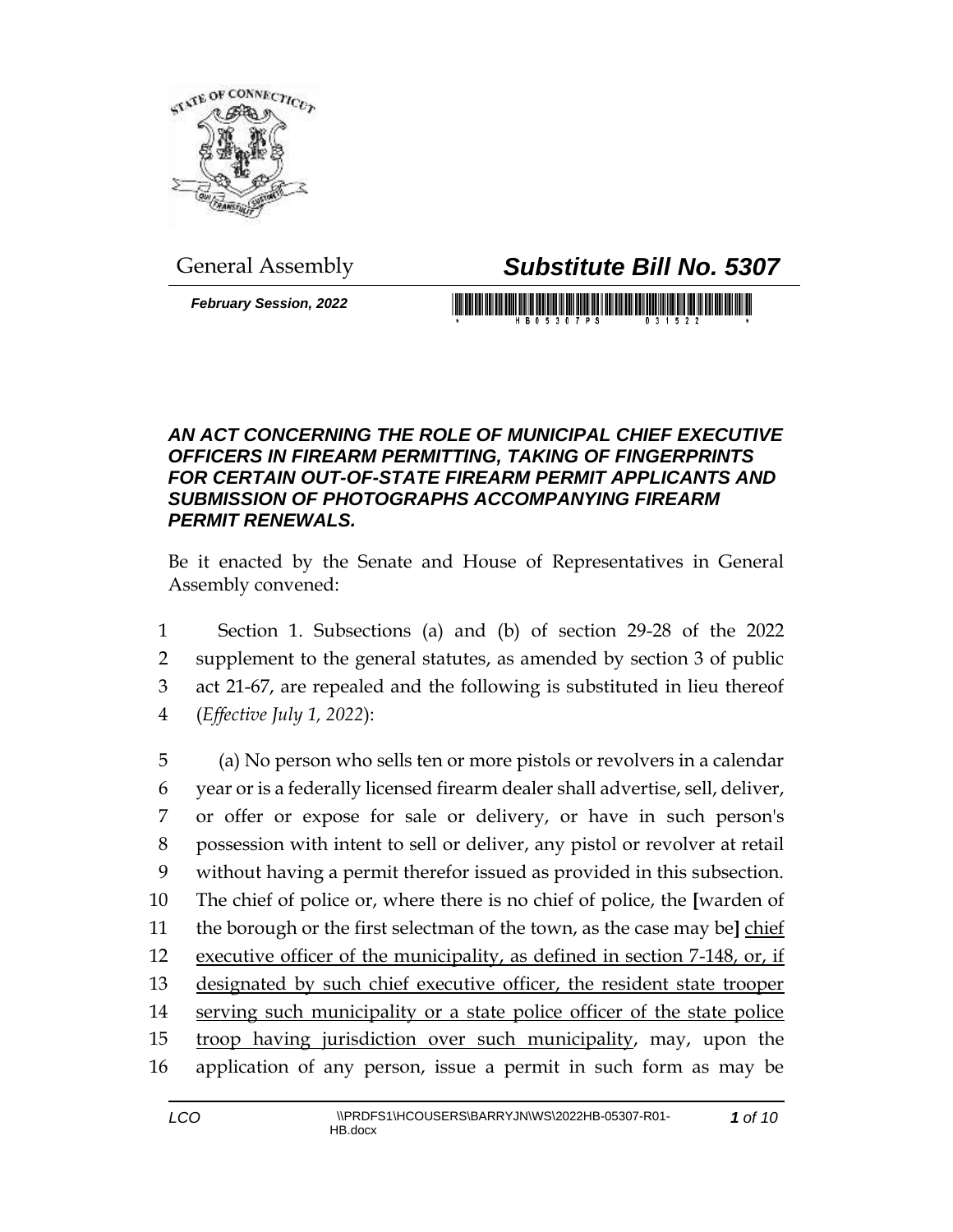prescribed by the Commissioner of Emergency Services and Public Protection for the sale at retail of pistols and revolvers within the jurisdiction of the authority issuing such permit. No permit for the sale at retail of any pistol or revolver shall be issued unless the applicant holds a valid eligibility certificate for a pistol or revolver issued pursuant to section 29-36f or a valid state permit to carry a pistol or revolver issued pursuant to subsection (b) of this section and the applicant submits documentation sufficient to establish that local zoning requirements have been met for the location where the sale is to take place, except that any person selling or exchanging a pistol or revolver for the enhancement of a personal collection or for a hobby or who sells all or part of such person's personal collection of pistols or revolvers shall not be required to submit such documentation for the location where the sale or exchange is to take place.

 (b) Upon the application of any person having a bona fide permanent residence within the jurisdiction of any such authority, such chief of police **[**, warden or selectman**]** or, where there is no chief of police, such 34 chief executive officer or designated resident state trooper or state police officer, as applicable, may issue a temporary state permit to such person to carry a pistol or revolver within the state, provided such authority shall find that such applicant intends to make no use of any pistol or revolver which such applicant may be permitted to carry under such permit other than a lawful use and that such person is a suitable person to receive such permit. No state or temporary state permit to carry a pistol or revolver shall be issued under this subsection if the applicant (1) has failed to successfully complete a course approved by the Commissioner of Emergency Services and Public Protection in the safety and use of pistols and revolvers including, but not limited to, a safety or training course in the use of pistols and revolvers available to the public offered by a law enforcement agency, a private or public educational institution or a firearms training school, utilizing instructors certified by the National Rifle Association or the Department of Energy and Environmental Protection and a safety or training course in the use of pistols or revolvers conducted by an instructor certified by the state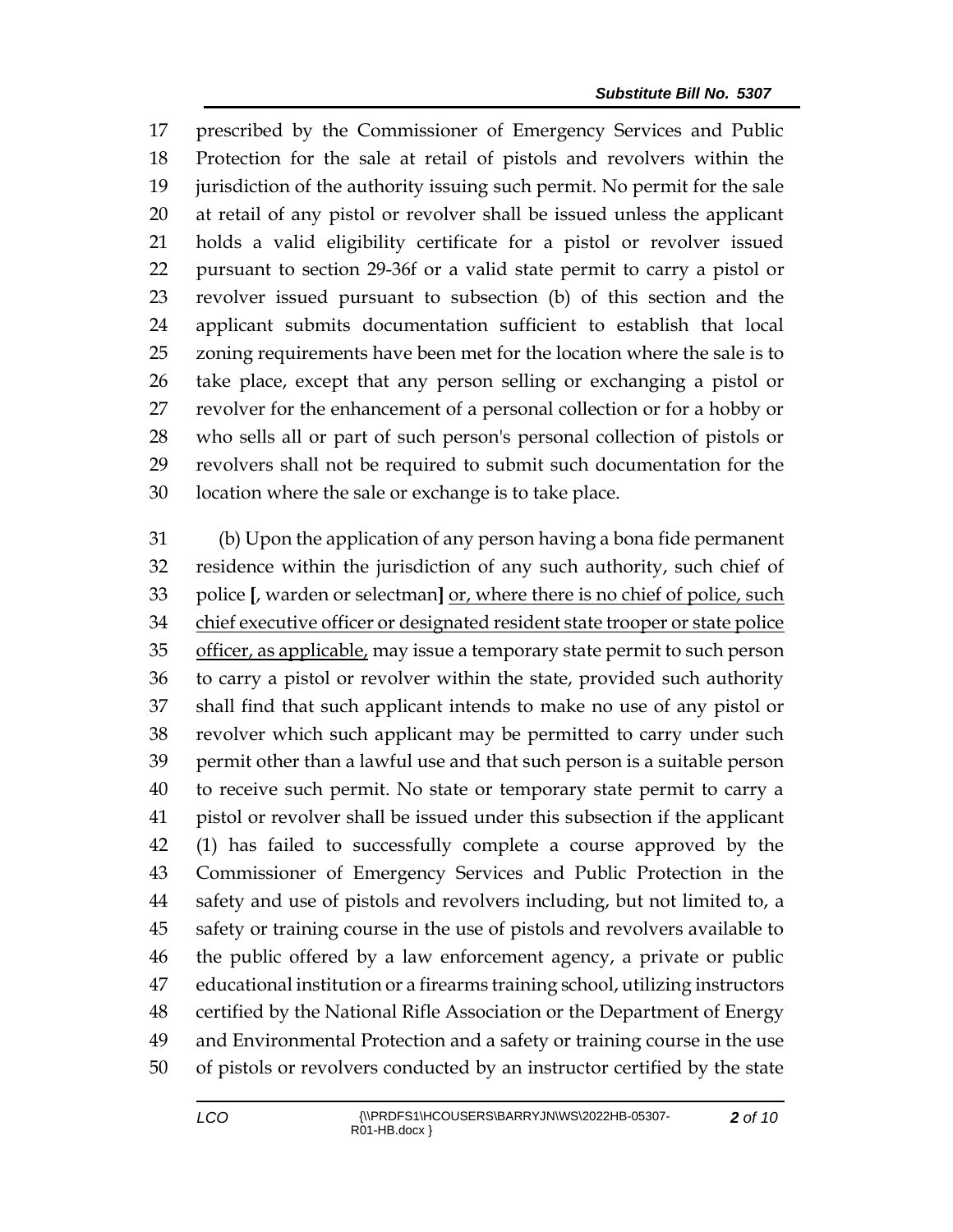or the National Rifle Association, (2) has been convicted of (A) a felony, or (B) a misdemeanor violation of section 21a-279 on or after October 1, 2015, or (C) a misdemeanor violation of section 53a-58, 53a-61, 53a-61a, 53a-62, 53a-63, 53a-96, 53a-175, 53a-176, 53a-178 or 53a-181d during the preceding twenty years, (3) has been convicted as delinquent for the commission of a serious juvenile offense, as defined in section 46b-120, (4) has been discharged from custody within the preceding twenty years after having been found not guilty of a crime by reason of mental disease or defect pursuant to section 53a-13, (5) (A) has been confined in a hospital for persons with psychiatric disabilities, as defined in section 17a-495, within the preceding sixty months by order of a probate court, or (B) has been voluntarily admitted on or after October 1, 2013, to a hospital for persons with psychiatric disabilities, as defined in section 17a-495, within the preceding six months for care and treatment of a psychiatric disability and not solely for being an alcohol-dependent person or a drug-dependent person, as those terms are defined in section 17a-680, (6) is subject to a restraining or protective order issued by a court in a case involving the use, attempted use or threatened use of physical force against another person, including an ex parte order issued pursuant to section 46b-15 or 46b-16a, (7) is subject to a firearms seizure order issued prior to June 1, 2022, pursuant to section 29-38c after notice and hearing, or a risk protection order or risk protection investigation order issued on or after June 1, 2022, pursuant to section 29-38c, (8) is prohibited from shipping, transporting, possessing or 75 receiving a firearm pursuant to 18 USC  $922(g)(4)$ , (9) is an alien illegally or unlawfully in the United States, or (10) is less than twenty-one years of age. Nothing in this section shall require any person who holds a valid permit to carry a pistol or revolver on October 1, 1994, to participate in any additional training in the safety and use of pistols and revolvers. No person may apply for a temporary state permit to carry a pistol or revolver more than once within any twelve-month period, and no temporary state permit to carry a pistol or revolver shall be issued to any person who has applied for such permit more than once within the preceding twelve months. Any person who applies for a temporary state permit to carry a pistol or revolver shall indicate in writing on the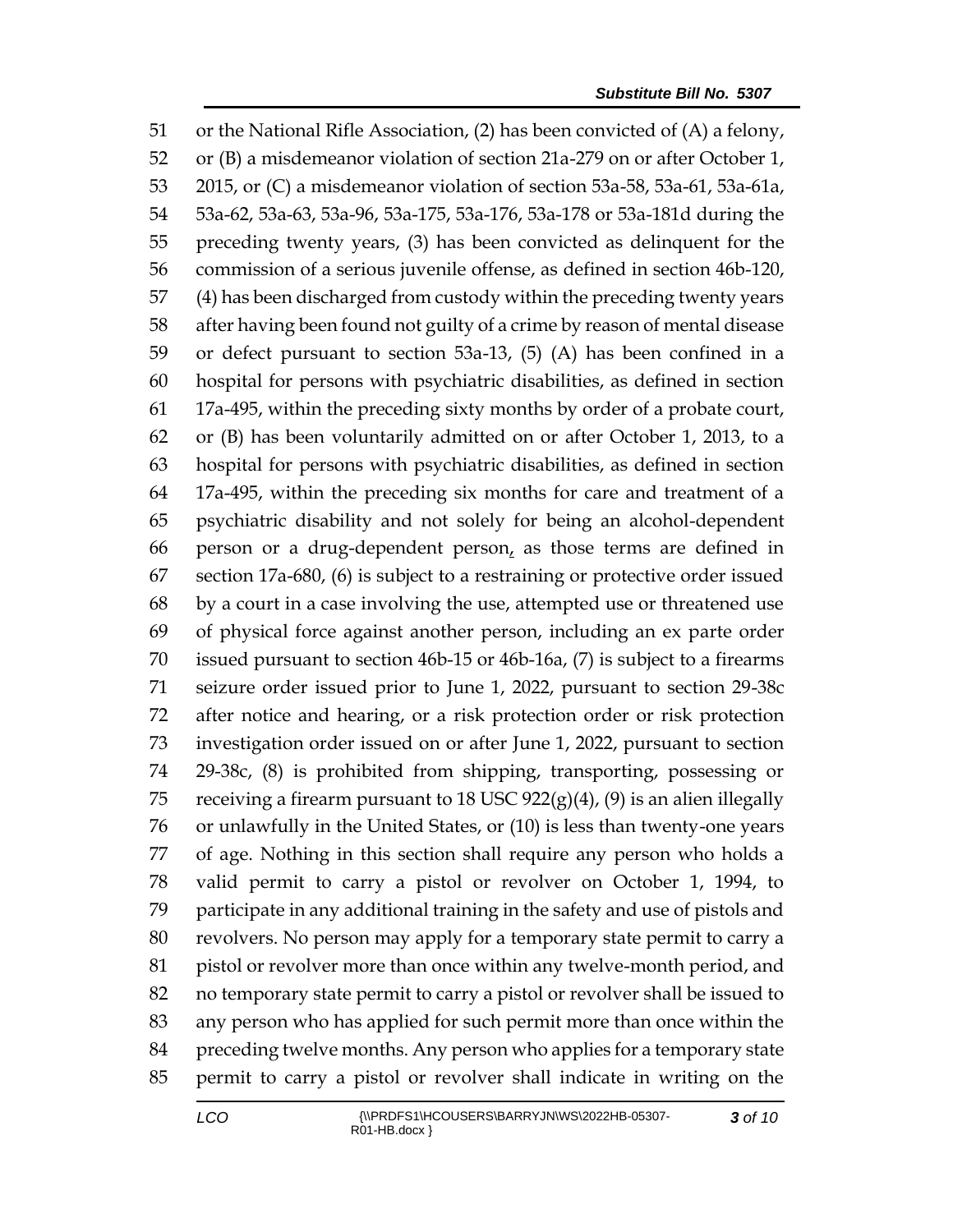application, under penalty of false statement in such manner as the issuing authority prescribes, that such person has not applied for a temporary state permit to carry a pistol or revolver within the past twelve months. Upon issuance of a temporary state permit to carry a pistol or revolver to the applicant, the local authority shall forward the original application to the commissioner. Not later than sixty days after receiving a temporary state permit, an applicant shall appear at a location designated by the commissioner to receive the state permit. The commissioner may then issue, to any holder of any temporary state permit, a state permit to carry a pistol or revolver within the state. Upon issuance of the state permit, the commissioner shall make available to the permit holder a copy of the law regarding the permit holder's responsibility to report the loss or theft of a firearm and the penalties associated with the failure to comply with such law. Upon issuance of the state permit, the commissioner shall forward a record of such permit to the local authority issuing the temporary state permit. The commissioner shall retain records of all applications, whether approved or denied. The copy of the state permit delivered to the permittee shall be laminated and shall contain a full-face photograph of such permittee. A person holding a state permit issued pursuant to this subsection shall notify the issuing authority within two business days of any change of such person's address. The notification shall include the old address and the new address of such person.

 Sec. 2. Subsection (a) of section 29-28a of the general statutes is repealed and the following is substituted in lieu thereof (*Effective July 1, 2022*):

 (a) Requests for temporary state permits under section 29-28, as 113 amended by this act, shall be submitted to the chief of police, or, where there is no chief of police, to the **[**warden of the borough or the first selectman of the town, as the case may be**]** chief executive officer of the municipality, as defined in section 7-148, or, if designated by such chief executive officer, the resident state trooper serving such municipality or a state police officer of the state police troop having jurisdiction over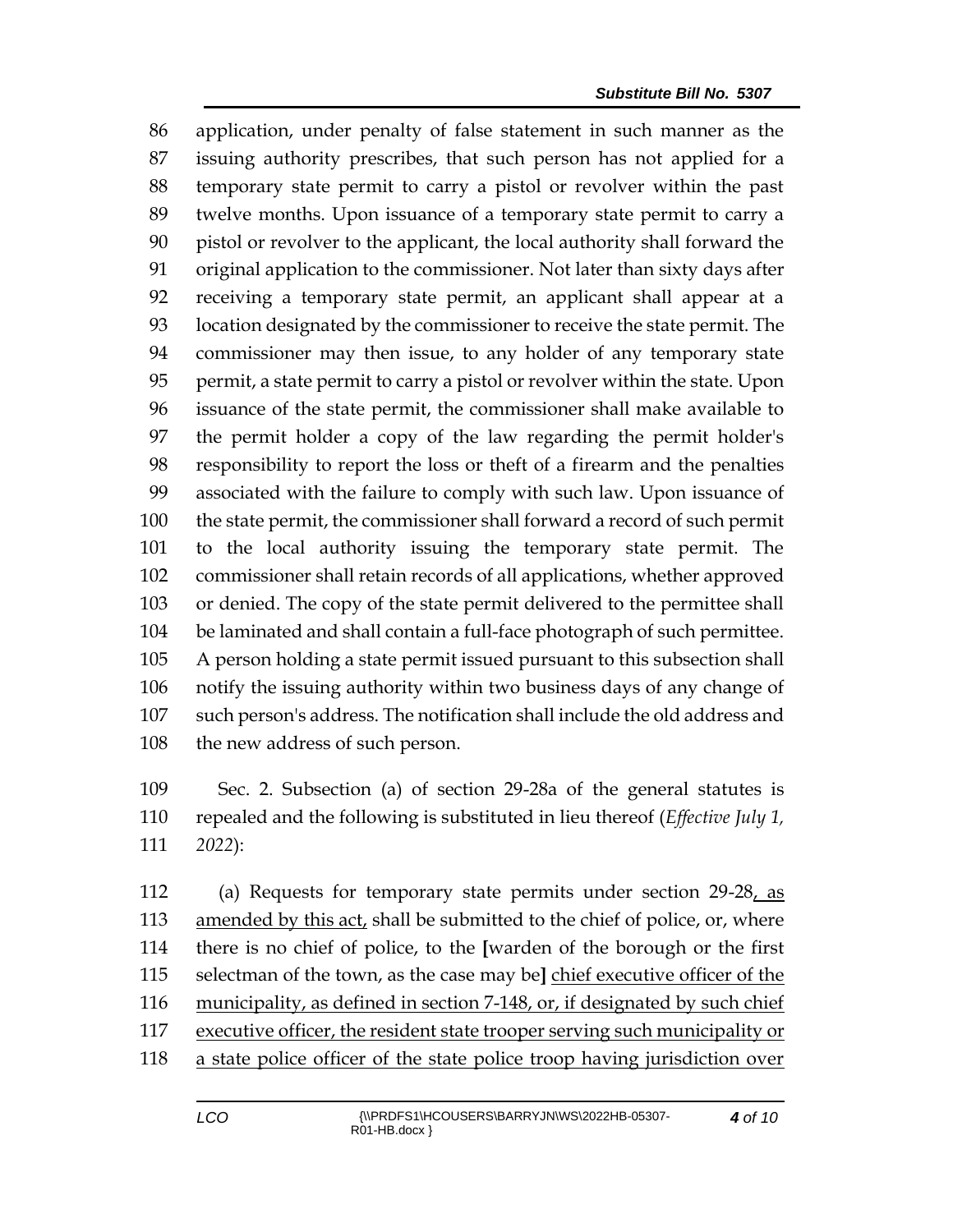such municipality, on application forms prescribed by the Commissioner of Emergency Services and Public Protection. Upon written request by any person for a temporary state permit not on a prescribed application form, or upon request by any person for such application form, the local authority shall supply such forms. When any such request is made in person at the office of the local authority, the local authority shall supply such application form immediately. When any such request is made in any other manner, the local authority shall supply such application form not later than one week after receiving such request. If such application form is not supplied within the time limits required by this section, the request therefor shall constitute a sufficient application. If any local authority fails to supply an application form upon the request of any person, such person may request an application form from the Commissioner of Emergency Services and Public Protection or any barracks of the Division of State Police, and the time limits and procedures set forth in this section for handling requests for such forms shall be applicable.

 Sec. 3. Subsection (b) of section 29-29 of the general statutes is repealed and the following is substituted in lieu thereof (*Effective July 1, 2022*):

 (b) The local authority, or the commissioner in the case of an application pursuant to subsection (f) of section 29-28, as amended by this act, shall take the fingerprints of such applicant or conduct any other method of positive identification required by the State Police Bureau of Identification or the Federal Bureau of Investigation, unless the local authority or the commissioner determines that the fingerprints of such applicant have been previously taken and the applicant's identity established, and such applicant presents identification that the local authority or the commissioner verifies as valid. The local authority or the commissioner shall record the date the fingerprints were taken in the applicant's file and, within five business days of such date, shall forward such fingerprints or other positive identifying information to the State Police Bureau of Identification which shall conduct criminal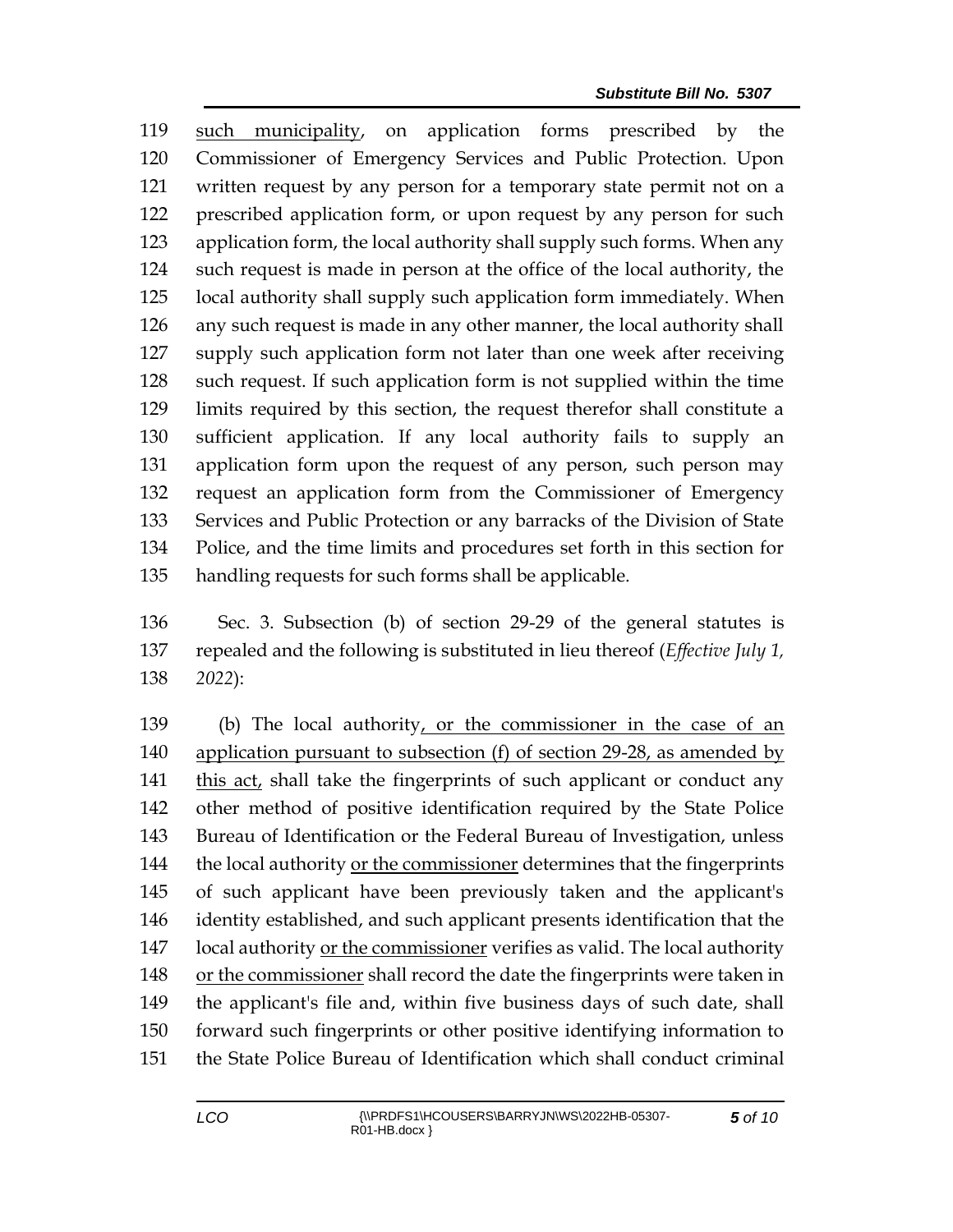history records checks in accordance with section 29-17a.

 Sec. 4. Subsection (f) of section 29-30 of the general statutes is repealed and the following is substituted in lieu thereof (*Effective July 1, 2022*):

 (f) The issuing authority shall send a notice of the expiration of a state 156 permit to carry a pistol or revolver, issued pursuant to section 29-28, as 157 amended by this act, to the holder of such permit, by first class mail, not less than ninety days before such expiration, and shall enclose with such notice a form for the renewal of said state permit. The holder of such permit may mail the form for renewal to the issuing authority and the issuing authority shall accept such form as a valid application for renewal, provided the holder (1) completed the form according to instructions provided by the Department of Emergency Services and Public Protection, (2) enclosed the appropriate fee to renew, in accordance with subsection (a) of this section, (3) enclosed a copy of 166 proof of citizenship or legal residency of the holder, (4) enclosed a full- face photograph of the holder, **[**that is either notarized or date stamped,**]** 168 and (5) is otherwise eligible for such permit pursuant to section  $29-28$ , as amended by this act. A state permit to carry a pistol or revolver, issued pursuant to section 29-28, as amended by this act, shall be valid for a period of ninety days after the expiration date, except this provision shall not apply to any state permit to carry a pistol or revolver which has been revoked or for which revocation is pending, pursuant to section 29-32.

 Sec. 5. Subsection (e) of section 29-33 of the general statutes is repealed and the following is substituted in lieu thereof (*Effective July 1, 2022*):

 (e) Upon the sale, delivery or other transfer of any pistol or revolver, the person making the purchase or to whom the same is delivered or transferred shall sign a receipt for such pistol or revolver, which shall contain the name and address of such person, the date of sale, the caliber, make, model and manufacturer's number and a general description of such pistol or revolver, the identification number of such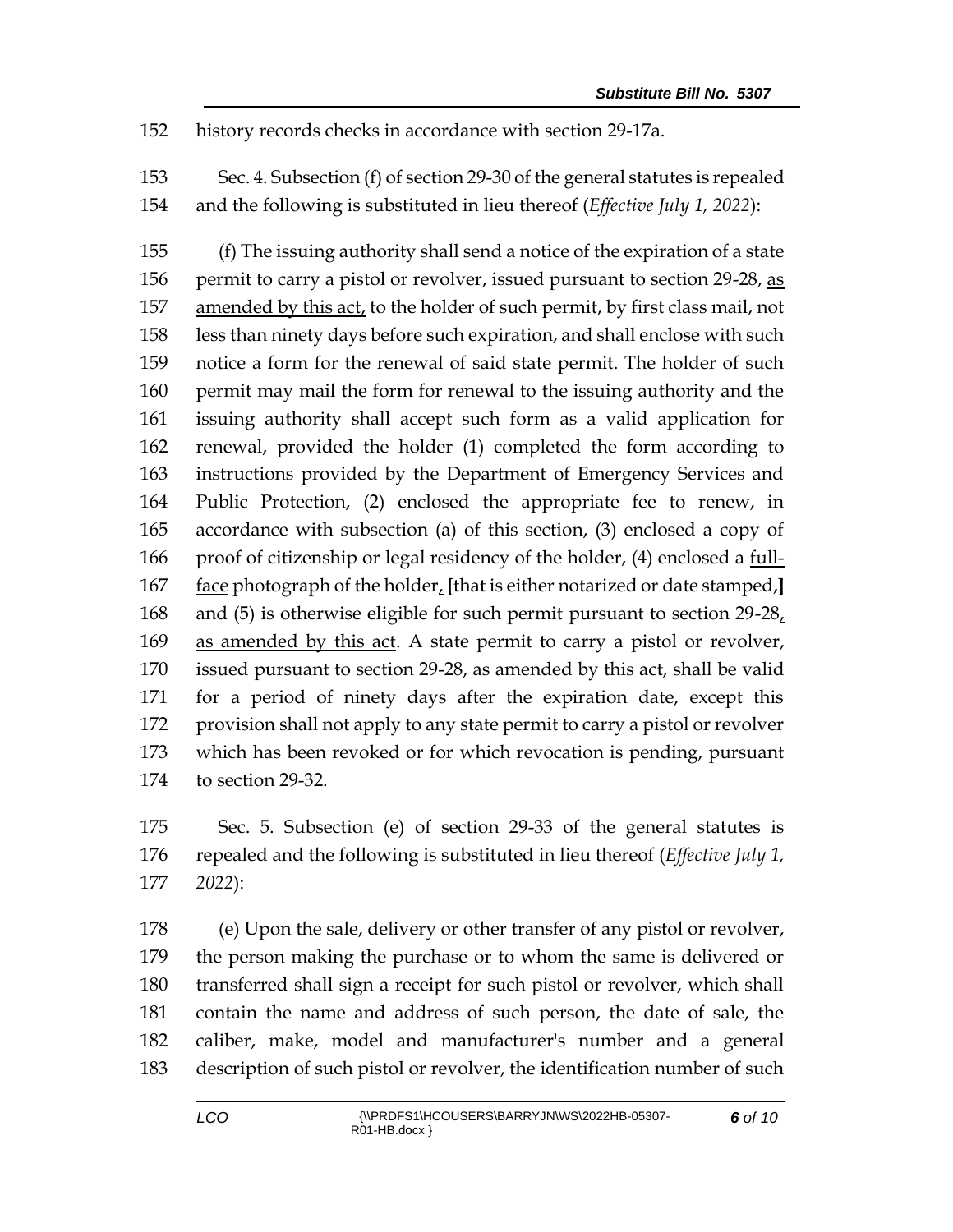person's permit to carry pistols or revolvers, issued pursuant to subsection (b) of section 29-28, as amended by this act, permit to sell at retail pistols or revolvers, issued pursuant to subsection (a) of said section, or eligibility certificate for a pistol or revolver, issued pursuant to section 29-36f, if any, and the authorization number designated for the transfer by the Department of Emergency Services and Public Protection. The person, firm or corporation selling such pistol or revolver or making delivery or transfer thereof shall (1) give one copy of the receipt to the person making the purchase of such pistol or revolver or to whom the same is delivered or transferred, **[**shall**]** (2) retain one copy of the receipt for at least five years, and **[**shall**]** (3) send, by first class mail, or electronically transmit, within forty-eight hours of such sale, delivery or other transfer, (A) one copy of the receipt to the Commissioner of Emergency Services and Public Protection, and (B) one copy of the receipt to the chief of police of the municipality in which the transferee resides or, where there is no chief of police, the **[**warden of 200 the borough or the first selectman of the town, as the case may be, of the town in which the transferee resides**]** chief executive officer of the municipality, as defined in section 7-148, in which the transferee resides or, if designated by such chief executive officer, the resident state trooper serving such municipality or a state police officer of the state police troop having jurisdiction over such municipality.

 Sec. 6. Subsection (d) of section 29-37a of the general statutes is repealed and the following is substituted in lieu thereof (*Effective July 1, 2022*):

 (d) No person, firm or corporation may sell, deliver or otherwise transfer, at retail, any long gun to any person unless such person makes application on a form prescribed and furnished by the Commissioner of Emergency Services and Public Protection, which shall be attached by the transferor to the federal sale or transfer document and filed and retained by the transferor for at least twenty years or until such transferor goes out of business. Such application shall be available for inspection during normal business hours by law enforcement officials.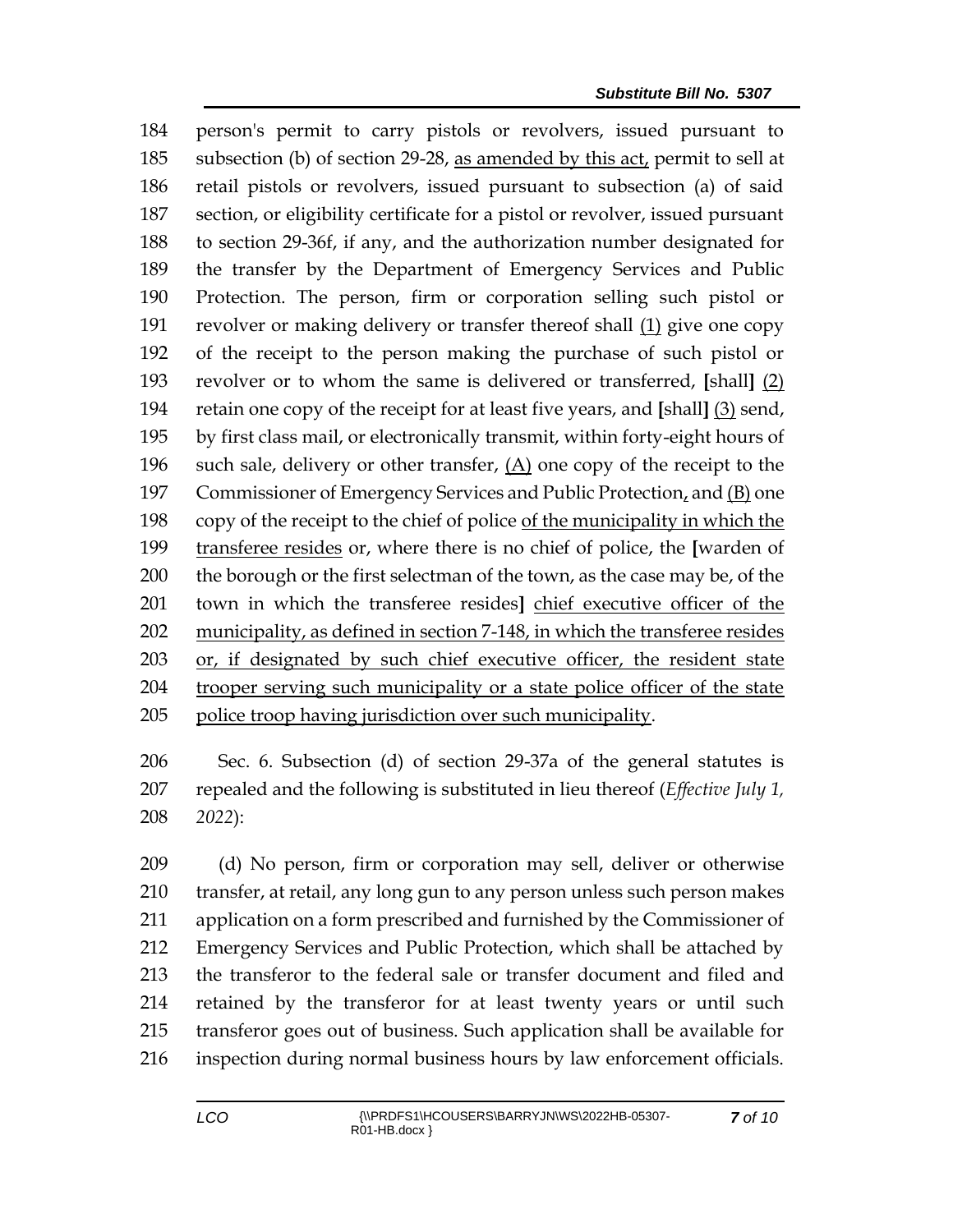No such sale, delivery or other transfer of any long gun shall be made until the person, firm or corporation making such sale, delivery or transfer has ensured that such application has been completed properly and has obtained an authorization number from the Commissioner of Emergency Services and Public Protection for such sale, delivery or transfer. The Department of Emergency Services and Public Protection shall make every effort, including performing the national instant criminal background check, to determine if the applicant is eligible to receive such long gun. If it is determined that the applicant is ineligible 226 to receive such long gun, the Commissioner of Emergency Services and Public Protection shall immediately notify the person, firm or corporation to whom such application was made and no such long gun shall be sold, delivered or otherwise transferred to such applicant by such person, firm or corporation. When any long gun is delivered in connection with any sale or purchase, such long gun shall be enclosed in a package, the paper or wrapping of which shall be securely fastened, and no such long gun when delivered on any sale or purchase shall be loaded or contain any gunpowder or other explosive or any bullet, ball or shell. Upon the sale, delivery or other transfer of the long gun, the transferee shall sign in triplicate a receipt for such long gun, which shall contain the name, address and date and place of birth of such transferee, 238 the date of such sale, delivery or transfer and the caliber, make, model and manufacturer's number and a general description thereof. Not later than twenty-four hours after such sale, delivery or transfer, the transferor shall send by first class mail or electronically transfer one receipt to the Commissioner of Emergency Services and Public Protection and one receipt to the chief of police of the municipality in which the transferee resides or, where there is no chief of police, the **[**warden of the borough or the first selectman, of the town in which the transferee resides**]** chief executive officer of the municipality, as defined 247 in section 7-148, in which the transferee resides or, if designated by such chief executive officer, the resident state trooper serving such municipality or a state police officer of the state police troop having jurisdiction over such municipality, and shall retain one receipt, together with the original application, for at least five years.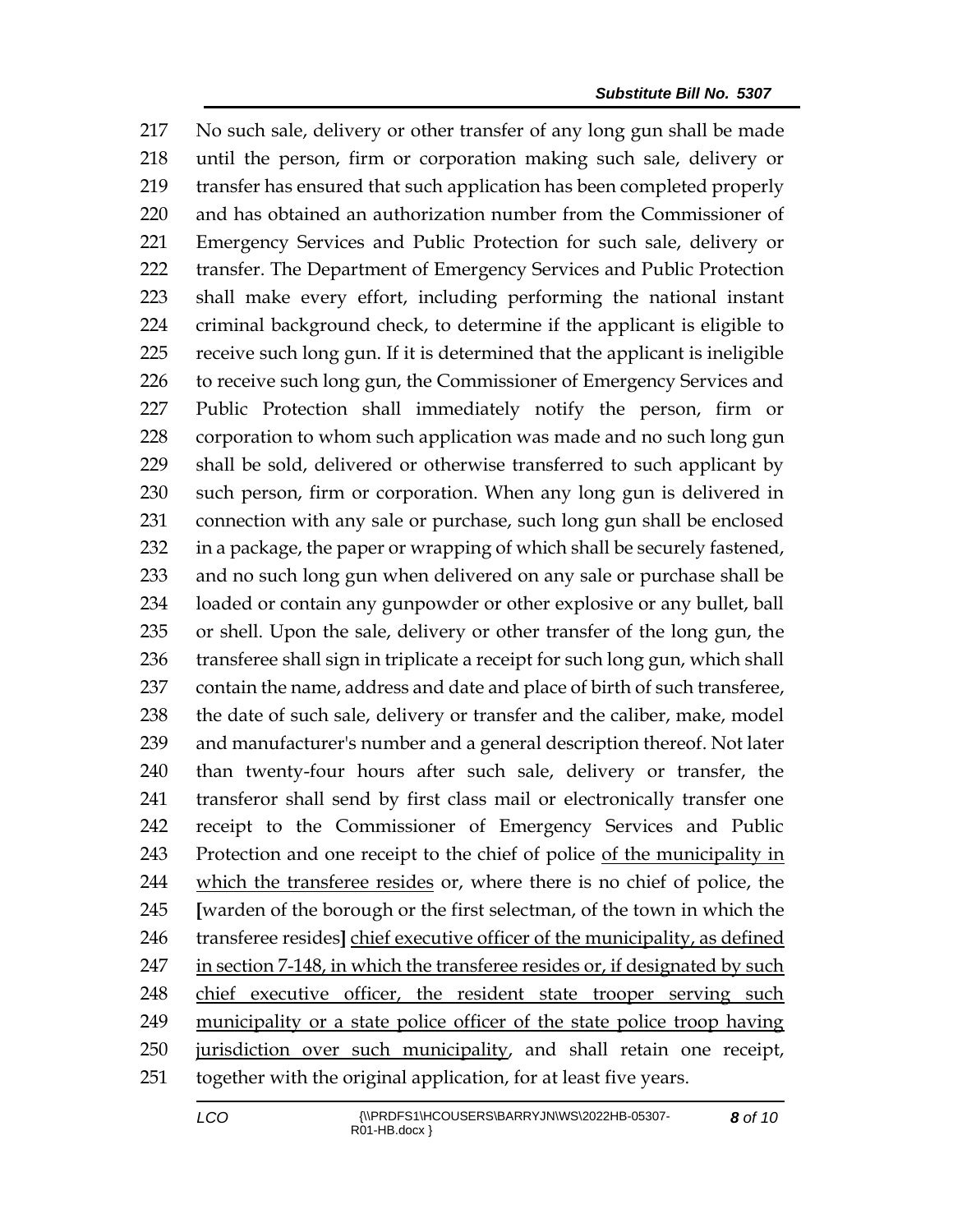Sec. 7. Subdivision (3) of subsection (f) of section 29-37a of the general statutes is repealed and the following is substituted in lieu thereof (*Effective July 1, 2022*):

 (3) Upon the sale, delivery or other transfer of the long gun, the transferor or transferee shall complete a form, prescribed by the Commissioner of Emergency Services and Public Protection, that contains the name and address of the transferor, the name and address of the transferee, the date and place of birth of such transferee, the firearm permit or certificate number of the transferee, the firearm permit or certificate number of the transferor, if any, the date of such sale, delivery or transfer, the caliber, make, model and manufacturer's number and a general description of such long gun and the authorization number provided by the department. Not later than twenty-four hours after such sale, delivery or transfer, the transferor shall send by first class mail or electronically transfer one copy of such 267 form to the Commissioner of Emergency Services and Public Protection and one copy to the chief of police of the municipality in which the transferee resides or, where there is no chief of police, the **[**warden of the borough or the first selectman, of the town in which the transferee resides**]** chief executive officer of the municipality, as defined in section 7-148, in which the transferee resides or, if designated by such chief executive officer, the resident state trooper serving such municipality or a state police officer of the state police troop having jurisdiction over 275 such municipality, and shall retain one copy, for at least five years.

 Sec. 8. Subsection (b) of section 29-37g of the general statutes is repealed and the following is substituted in lieu thereof (*Effective July 1, 2022*):

 (b) Not later than thirty days before commencement of a gun show, the gun show promoter shall **[**notify the chief of police or, where there is no chief of police, the warden of the borough or the first selectman of the town in which the gun show is to take place**]** provide notice of the date, time, duration and location of the gun show to (1) the chief of police of the municipality in which the gun show is to take place, or (2)